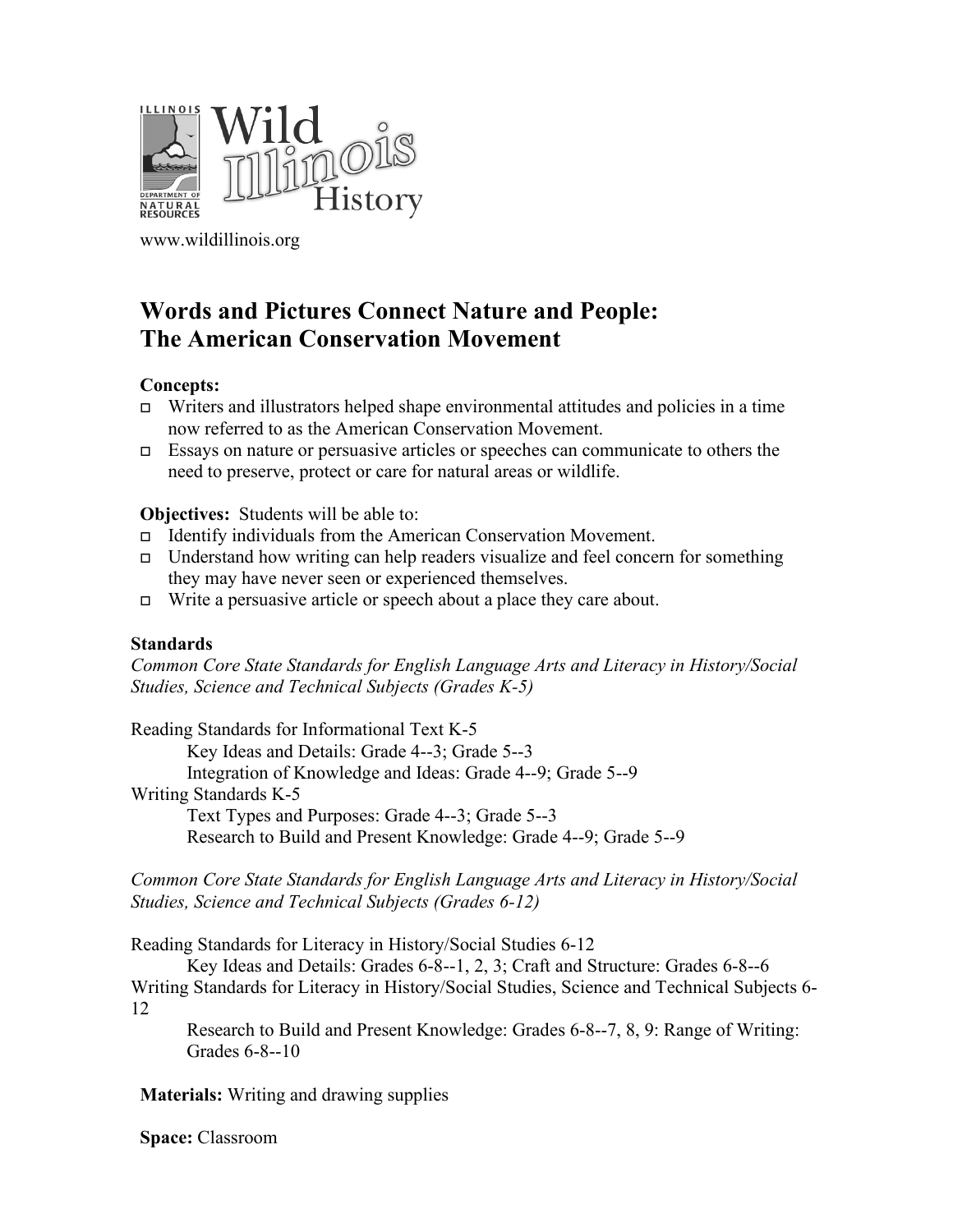# **Key Points:**

- Men and women during the American Conservation Movement used their skills as writers and illustrators to communicate their passion of the natural world to others.
- Persuasive essays and articles have been used throughout history to motivate people to be concerned about environmental issues and special places.

# **Educator Background:**

In the late 19th-century, a sense of the special importance of nature for America led people to become increasingly concerned that urban life and industrial products were overwhelming the natural environment. This was the start of the American Conservation Movement, which is recognized as a period from 1850 to 1920. There was a rise in concern to protect natural areas that had not been developed. Naturalists and writers such as John Muir were pivotal in establishing the first National Parks and preserving scenic areas of the American West. Others worked hard to protect wildlife and bird populations that had been devastated by unregulated hunting on top of decreased habitat.

The Conservation Movement had an important effect on government policy in the United States. Many laws were passed, including those that established national parks, national forests, and created policies for protecting fish and wildlife throughout the nation.

Examples of landmark legislation for the Conservation Movement include the establishment of Yellowstone National Park in 1872, of Yosemite National Park in 1890, and the creation of the National Park Service in 1916. Laws for hunting and trapping wild animals and birds were enacted as people realized that unregulated activities could lead to the extinction of these animals. Americans' desire for nature-based recreation grew into an interest in preserving wildlife and wild lands, and the desire to make the great outdoors available to everyone.

In this activity, students research some of the men and women who help to raise the environmental consciousness of the American people through their writings and drawings.

Then, through a guided imagery activity, students experience how descriptive writing can connect them visually, even emotionally, to something about nature that they may have never experienced. Finally, students can try their hand at writing a persuasive piece about a special outdoor place from their own experience.

# **Procedure:**

# **1) Who's Who in the American Conservation Movement**

Provide the students with an overview of the American Conservation Movement. Students conduct research on notable men and women from the American Conservation Movement listed below, and others.

In pairs, students introduce each other to the class. One student introduces the "guest" from the eragiving a history of their accomplishments. The other, playing the role of the guest fromthe American Conservation Movement, provides comments about what they would likethe audience to know or remember. (i.e., "My message is….")

# **2) Guided Imagery**

Writers in the American Conservation Movement shared their love of nature with others through their words. In this way, they helped to connect people with the natural world.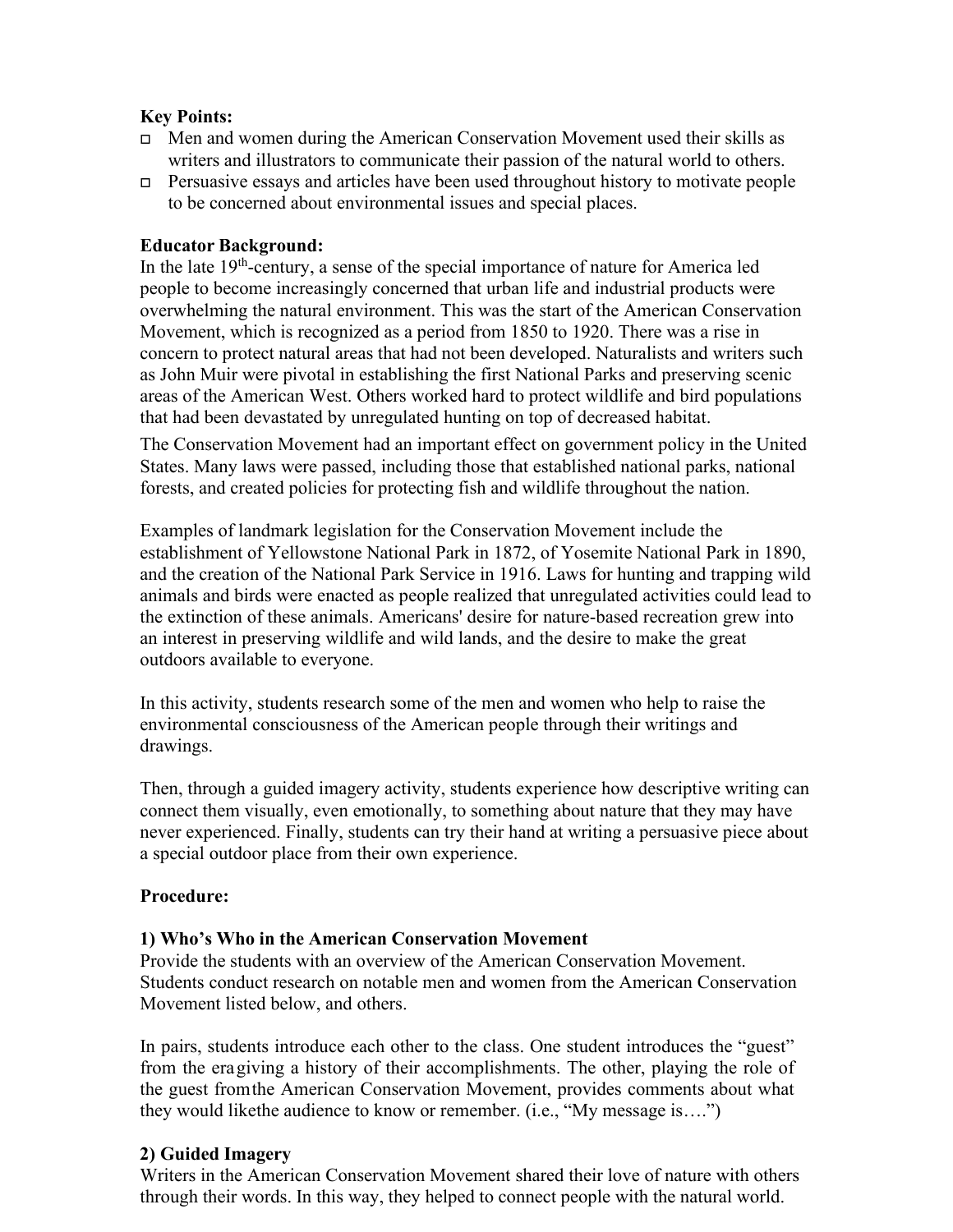Distribute drawing supplies to each student. Read the Sky Dance passage from Aldo Leopold's *A Sand County Almanac.* (See brief bio about Leopold below.) Explain that this passage describes a long-billed bird called the woodcock, a bird of wet prairies and shrubby areas. The story was written in the late 1940s. It's a bird that most people have never seen, however, woodcocks can be readily found if you know when and where to look for them. The male bird, when trying to attract a female, makes a funny call that you can imitate by saying "peent" in a normal voice, and plugging your nose at the same time.

Ask the students how many of them have ever seen a woodcock. Then, while you readthe passage, have the students draw what they think the words describe to them.

*Sky dance* (from *A Sand County Almanac*, by Aldo Leopold, copyright 1966. Oxford University Press.)

I owned my farm for two years before learning that the sky dance is to be seen over my woods every evening in April and May. Since we discovered it, my family and I have been reluctant to miss even a single performance.

The show begins on the first warm evening in April at exactly 6:50 pm. The curtain goes up one minute later each day until June 1, when the time is 7:50. Do not be late, and sit quietly, lest he fly away in a huff.

The stage props, like the opening hour, reflect the temperamental demands of the performer. The stage must be an open amphitheater in the woods or brush, and in its center there must be a mossy spot, a streak of sterile sand, a bare outcrop of rock, or a bare roadway. Why the male woodcock should be such a stickler for a bare dance floor puzzled me at first, but I now think it is a matter of legs. The woodcock's legs are short, and his struttings cannot be executed to advantage in dense grass or tall weeds, nor could his lady see them there. I have more woodcocks than most farmers because I have more mossy sand, too poor to support grass.

Knowing the place and the hour, you seat yourself under a bush to the east of the dance floor and wait, watching against the sunset for the woodcock's arrival. He flies in low from some neighboring thicket, alights on the bare moss, and at once begins the overture: a series of queer, throaty "peents" spaced about two seconds apart, and sounding much like the summer call of the nighthawk.

Suddenly the peenting ceases and the bird flutters skyward in a series of wide spirals, emitting a musical twitter. Up and up he goes, the spirals steeper and smaller, the twittering louder and louder, until the performer is only a speck in the sky. Then, without warning, he tumbles like a crippled plane, giving voice in a soft liquid warble that a March bluebird might envy. At a few feet from the ground he levels off and returns to the peenting ground, usually to the exact spot were the performance began, and there resumes his peenting.

It is soon too dark to see the bird on the ground, but you can see his flights against the sky for an hour, which is the usual duration of the show. On moonlight nights, however, it may continue, at intervals, as long as the moon continues to shine.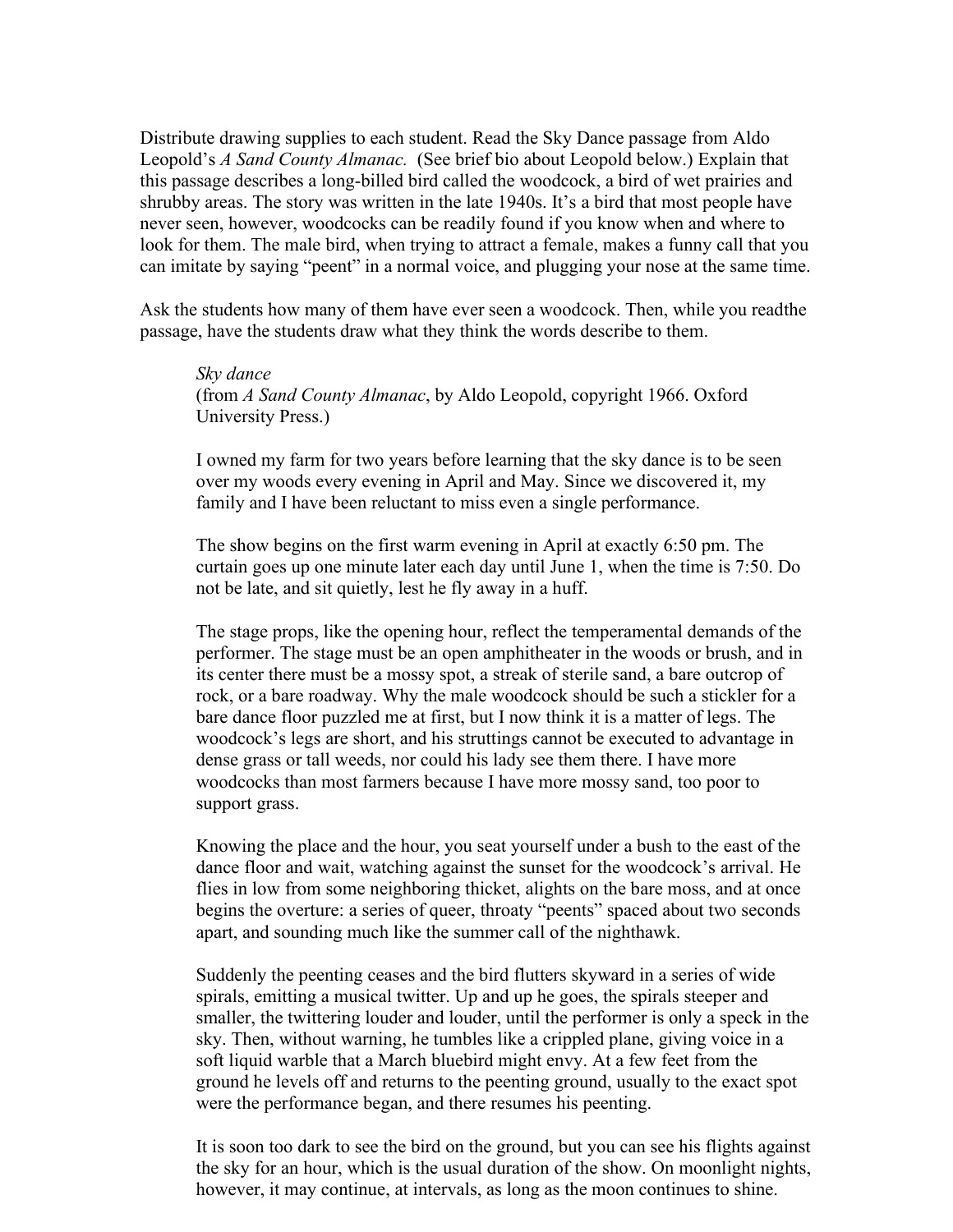The drama of the sky dance is enacted nightly on hundreds of farms, the owners of which sigh for entertainment, but harbor the illusion that it is to be sought in theaters. No one would rather hunt woodcock in October than I, but since learning of the sky dance I find myself culling one or two birds enough. I must be surethat, come April, there be no lack of dancers in the sunset sky.

#### **Questions for the students:**

- □ What did they learn about woodcocks?
- What did they learn about how Leopold felt about woodcocks?
- $\Box$  Why do you think Mr. Leopold wrote this story about the woodcocks?

#### **3) Passion for Place**

Discuss with students that writers and illustrators of the American Conservation Movement used their work to convince others to take action or to protect a place they loved. People such as John Muir and Enos Mills wrote books, lectured and spoke with Congress about protecting land to become National Parks.

From their research on important people in the American Conservation Movement, (see below for a sample list) did the students discover things that the authors and illustrators wrote about to try to save, protect or get others to appreciate?

People use essays on nature, influential articles or speeches to communicate to others the need to preserve, protect or care for natural areas or wildlife.

Read the examples below of writings from the Forest Preserve of Cook County, IL from 1946 and 1947. Then follow up with the questions below.

*Copyright: Forest Preserve District of Cook County, Illinois* Nature Bulletin No. 86 October 5, 1946

\*\*\*\*:AUTUMN STROLLS

Take a walk. Get out in the country these cool crisp days and see Jack Frost's paintings on the leaves-masses of crimson and maroon on the sumac, bright yellow on the maples, deeper yellow on the hickories, purple and red on the oaks. The cattails and bulrushes in the marshes are a rich tobacco brown. The meadows are clothed with russet, pale blue, purple and gold.

Take a walk. Wander through the timber, scuffling your feet through the rustling carpet of fallen leaves. Sample the red haws, wild crabapples and wild grapes. Try munching the meat of an acorn from a gnarly-branched bur oak. Keep your eyes and ears open and you'll see a pheasant, or a flock of crows, or juncos flashing through the bushes. The squirrels are busy gathering acorns; muskrat houses dot the sloughs wild ducks are resting or standing on their heads to feed in the ponds. Soon the geese will come; then winter.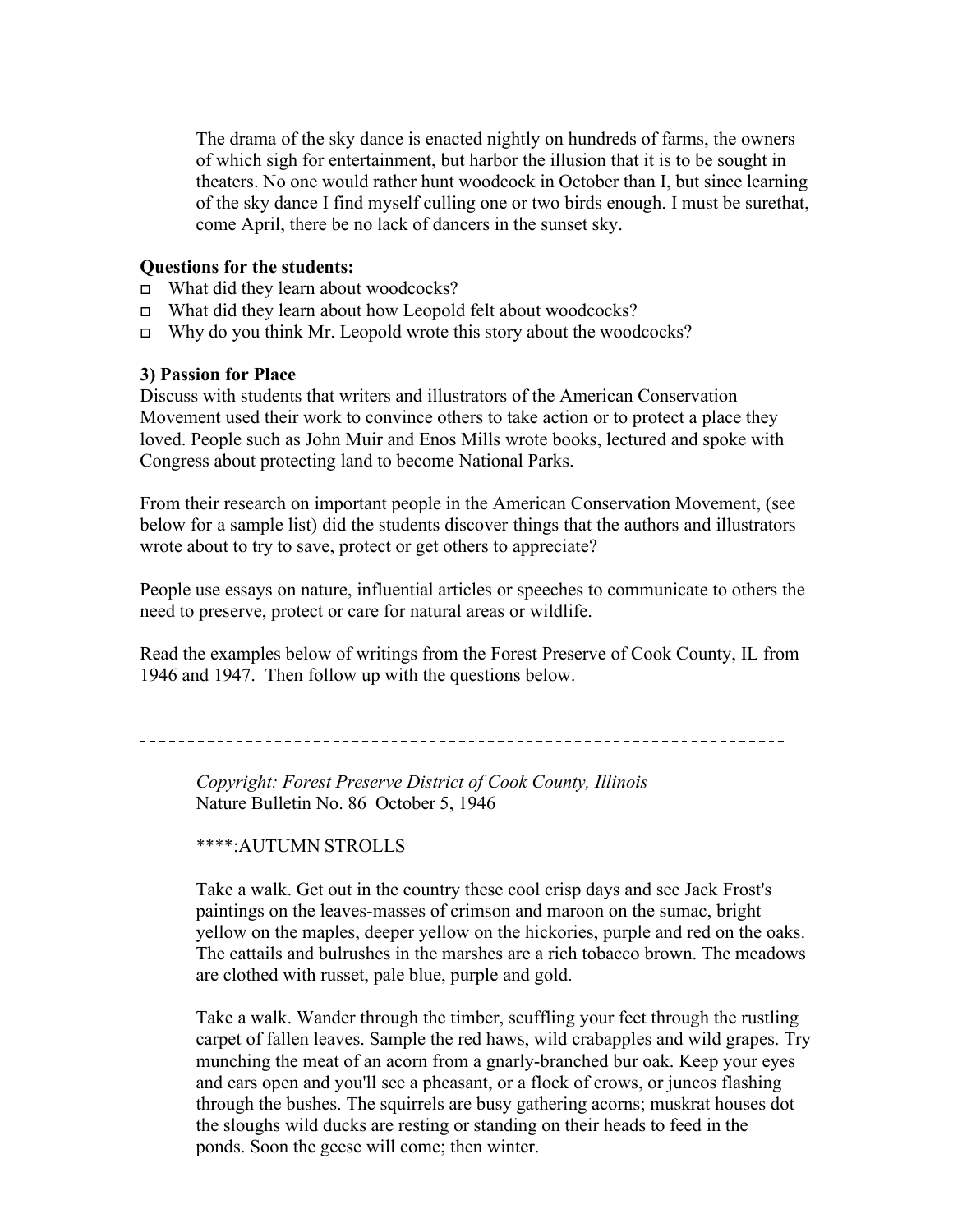Take a walk. Wear old clothing of some hard smooth cloth that the burs and sticktights can't cling to. Wear stout comfortable shoes. Forget your hat. Stick a sandwich or two in your pocket and "travel light." Take it easy. Have fun. Relax. Sit down once in a while and be utterly quiet, watching and listening for the wild creatures.

There are 175 miles of trails in the forest preserves -- trails that can be reached in less than an hour's ride by streetcar or bus from the heart of Chicago. Write to Clayton F. Smith, President, Forest Preserve District, 535 County Building, Chicago 2, for a trail map that shows where to go and how to get there.

Get outdoors. Use your feet and eyes and nose and ears as they were intended to be used. Get out of that squirrel-cage. Get going.

#### *Copyright: Forest Preserve District of Cook County, Illinois* Nature Bulletin No. 104 February 2, 1947 \*\*\*\*:A PRAIRIE STATE PARK

Illinois is the Prairie State. In 1830, about 60 percent of its area was grassland ablaze with color from spring until late fall. On the wet prairies the big bluestem and other grasses, and the flowering plants, grew to the shoulders of a man on horseback. There, and in the upland "little bluestem" prairies, were successions of flowering plants providing magnificent vistas of colors that changed, month by month, from the delicate greens, yellows, blues and pinks of May to the broad horizontal bands of purple and gold in October.

Then came the invention of the steel moldboard plow -- the only implement that could cut and turn over the thick tough prairie sod, thousands of years old. Illinois became the heart of the Corn Belt. Today only 9 percent of its area is grassland and only a few remnants of its lovely prairies remain.

On the south bank of the Kankakee River, from Wilmington to Kankakee, runs state highway Route 113-S. Six miles south of Wilmington, at the Wabash R. R. crossing, is the hamlet of Custer Park. Two miles farther southeast, on the same highway, begins an area that should be purchased and preserved as a state park typical of the original Illinois prairies.

Roughly 3/4 mile wide, this area extends 4 miles due south from the river, half of it in Will County and half in Kankakee County, and includes approximately 2000 acres. There are a few farm dwellings and some land under cultivation or pasture, but most of it is wild land. There is a small creek angling across the north half. There are several wooded knolls, many sloughs and marshes, bleak sand dunes, upland prairies and wet prairies. There are various types of soil and all the various types of prairie plants.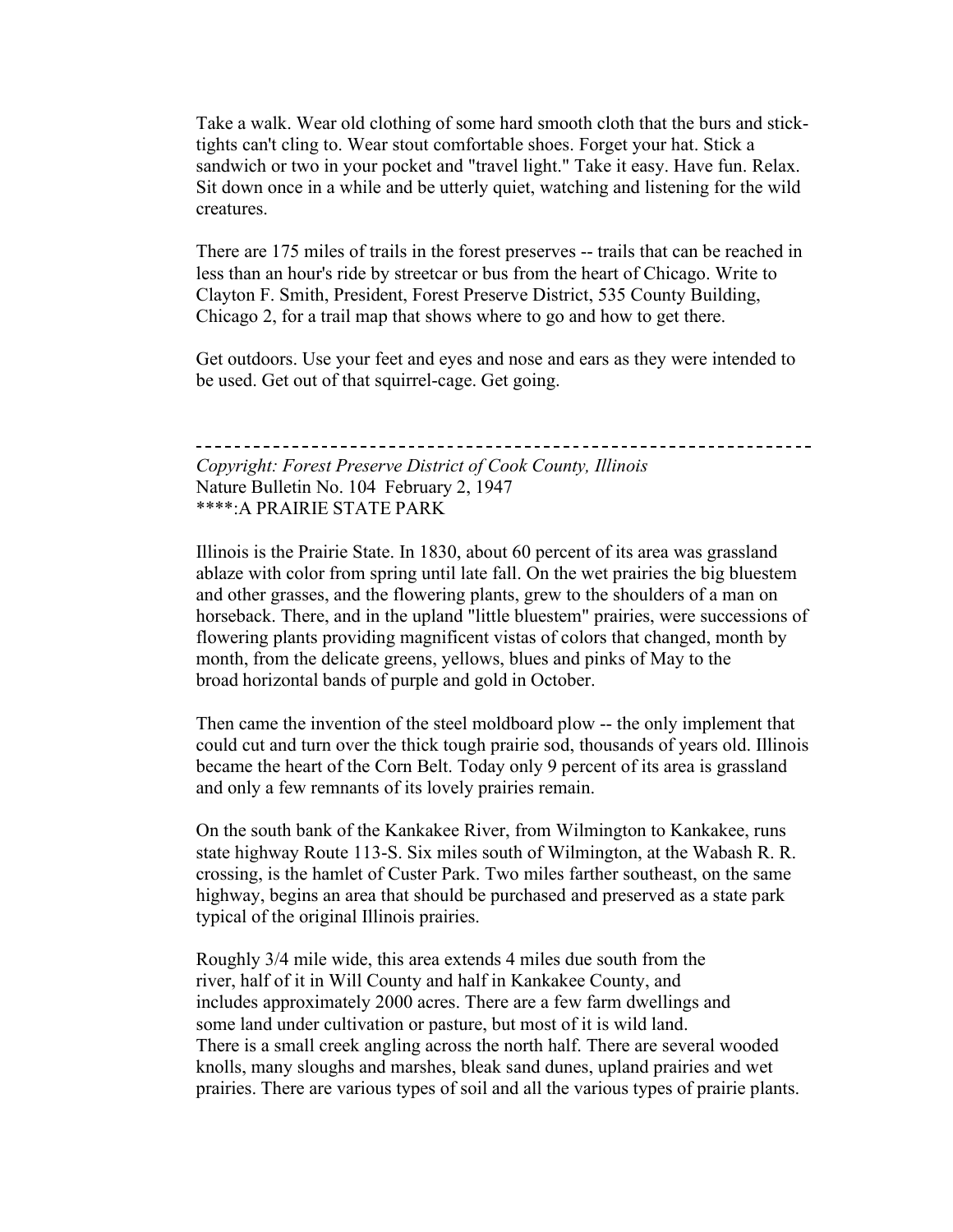We have walked over this tract with eminent botanists at different seasons of the year. Its beauty defies description. A list of the species of native prairie plants, some of them very rare today, most of them in quantities that provide great masses of color and texture would require many pages.

Illinois, of all states, should have a prairie state park, now, before it is too late.

## **Questions for the students:**

- $\Box$  Why do they think the author wrote the articles?
- $\Box$  What were they trying to convince the reader to do?
- What are some things the writers included in the articles that helped the reader understand the need or request for action?
- Locate a state map that shows state parks. Did Illinois ever did obtain a state "prairie state park" south of Wilmington?
- Contact your nearest forest preserve or natural area and find out how many people visit it each year.

## **Next:**

Ask students to think about an outdoor nature place they enjoy. It might be a corner of their backyard, a garden, a favorite tree, a bird feeding area, a neighborhood park, or an outdoor lab in your school yard. It might be a nature center that your class visited on a field trip, a summer camp, a wildlife area, or a place where they go swimming or canoeing. Then ask them to write a letter to the editor of the local newspaper or to their classmates about why it is important to have and protect the place they enjoy.

## **Alternate Activity:**

- Students create a poster of an outdoor nature place they enjoy that includes information about how to visit, or protect it.
- Students write and present a speech about saving their favorite outdoor place.
- $\Box$  Write and role play a nature news segment for a mock TV newscast.

## **Extensions:**

- $\Box$  From the information the students gather, create a timeline of significant events in the American Conservation Movement. You can use the following resource for more information:<https://www2.illinois.gov/dnr/education/Documents/timelineto1996.pdf>
- Research the "Feather Trade."
- $\Box$  Find out if there people in your community who helped start city or county parks, or other nature areas. Call a local nature center or park district to find out who was instrumental in starting the park system and when it began.
- $\Box$  Make a list of wild animals that live in your area. (songbirds, squirrels, insects, turtles, etc) Are there people in your community that help protect wild animals? A local nature center or the DNR may be able to provide you with list of licensed rehabilitators. You can find a list of certified wildlife rehabilitators at <https://www.wildlifeillinois.org/list-of-licensed-wildlife-rehabilitators/>
- $\Box$  Find out if there any nature clubs, conservation clubs or land trusts in your area that work to protect and care for natural areas or wildlife.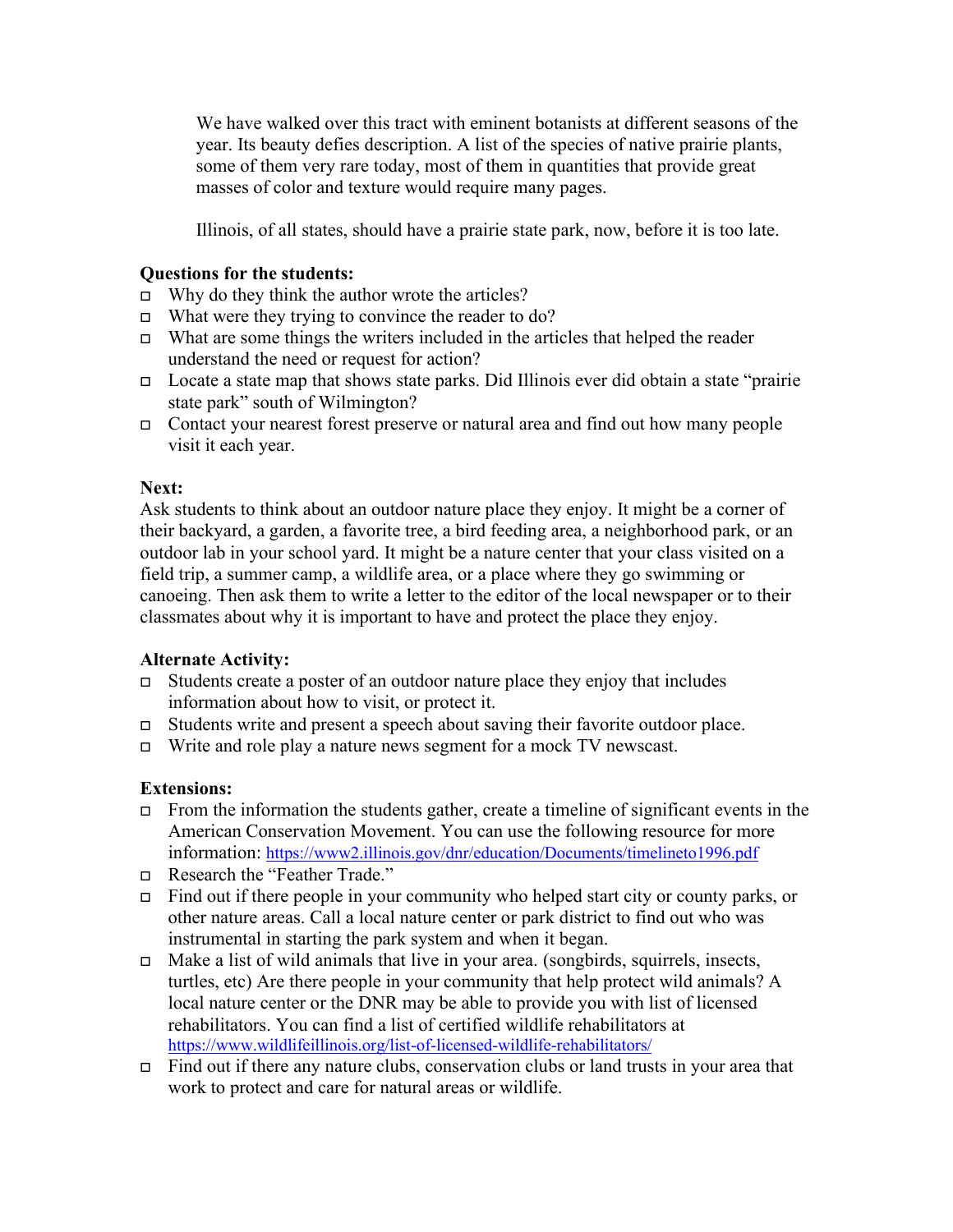# **Evaluation:**

 $\blacksquare$ 

| <b>Group/Student Name:</b> |                      |                           |                                   |                                                             |              |
|----------------------------|----------------------|---------------------------|-----------------------------------|-------------------------------------------------------------|--------------|
|                            | Who's Who            | Guided                    | <b>Passion for</b>                | Letter/Poster/Speech/Newscast                               | <b>Score</b> |
|                            |                      | Imagery                   | <b>Place</b>                      |                                                             |              |
| $4 - Excellent$            | Presentation of      | Student(s)                | Student(s)                        | Letter is well-written and organized with an opener,        |              |
|                            | "guest" is clear     | listen to the             | participate in                    | supporting information, and a closing statement.            |              |
|                            | and concise,         | story and                 | class discussion                  | OR                                                          |              |
|                            | including            | draw what                 | of questions                      | Poster is visually appealing and organized with             |              |
|                            | sufficient           | they hear.                | about the                         | supporting information and details.                         |              |
|                            | background           | Drawing                   | readings,                         | OR                                                          |              |
|                            | information.         | does not                  | bringing new                      | Speech is clear and concise, including and opener,          |              |
|                            | Guest gives a        | have to be                | ideas to the                      | supporting details, and a closing statement. Speaker        |              |
|                            | clear and            | perfect, but              | table and                         | makes eye contact.                                          |              |
|                            | accurate             | a great                   | considering all                   | <b>OR</b>                                                   |              |
|                            | message about        | effort was                | points with a                     | Newscast is clear and concise with accurate                 |              |
|                            | what they            | given.                    | critical eye.                     | information and research. Speakers fully buy into the       |              |
|                            | believe.             |                           |                                   | role to illustrate the point.                               |              |
| $3 - Good$                 | Presentation of      | Student(s)                | Student(s)                        | Letter is organized and gets the point across. Includes     |              |
|                            | "guest" is           | mostly                    | mostly                            | sufficient supporting information.                          |              |
|                            | mostly clear         | listen to the             | participate in                    | OR                                                          |              |
|                            | with some            | story and                 | class discussion                  | Poster is organized and illustrates point.                  |              |
|                            | supporting           | draw what                 | and bring up                      | <b>OR</b>                                                   |              |
|                            | background           | they hear.                | good ideas.                       | Speech is clear and includes an opener, supporting          |              |
|                            | information.         |                           |                                   | details, and a closing statement.                           |              |
|                            | Guest gives a        |                           |                                   | <b>OR</b>                                                   |              |
|                            | clear message        |                           |                                   | Newscast is clear and shows some preparation.               |              |
|                            | about their          |                           |                                   | Speakers make a good effort to illustrate the point.        |              |
|                            | beliefs.             |                           |                                   |                                                             |              |
| $2 - Needs$                | Presentation is      | Student(s)                | Student(s)                        | Letter lacks organization and/or supporting                 |              |
| improvement                | clear but lacks      | are                       | sometimes                         | information.                                                |              |
|                            | some                 | distracted                | participate in                    | <b>OR</b>                                                   |              |
|                            | supporting           | and/or do                 | the discussion.                   | Poster is a little disorganized and the point is not clear. |              |
|                            | background           | not pay                   |                                   | <b>OR</b>                                                   |              |
|                            | information.         | attention to              |                                   | Speech lacks some preparation and/or an opening             |              |
|                            | Guest states         | the story.                |                                   | statement, supporting details, or a closing statement.      |              |
|                            | main idea but        | Drawing<br>lacks          |                                   | OR                                                          |              |
|                            | fails to             |                           |                                   | Newscast lacks some practice and/or effort.                 |              |
|                            | elaborate.           | effort.                   |                                   |                                                             |              |
| $1 - Poor$                 | Presentation is      | Student(s)                | Student(s)                        | Letter is disorganized and/or off-topic.<br><b>OR</b>       |              |
|                            | unclear and<br>lacks | do not pay                | rarely                            | Poster lacks apparent thought and research and is very      |              |
|                            | supporting           | attention to<br>the story | participate in<br>the discussion. | disorganized.                                               |              |
|                            | background           | and do not                |                                   | <b>OR</b>                                                   |              |
|                            | information.         | give any                  |                                   | Speech is unclear and lacks an opener, supporting           |              |
|                            | Guest gives          | effort                    |                                   | details, and a closing statement.                           |              |
|                            | inaccurate           | towards the               |                                   | OR.                                                         |              |
|                            | information or       | drawing.                  |                                   | Newscast lacks research and/or provides inaccurate          |              |
|                            | does not             |                           |                                   | information.                                                |              |
|                            | illustrate main      |                           |                                   |                                                             |              |
|                            | point well.          |                           |                                   |                                                             |              |
| $0 - No$                   | N <sub>0</sub>       | Did not                   | Did not                           | Did not create a project                                    |              |
| attempt                    | presentation         | participate               | participate in                    |                                                             |              |
|                            | given                | in drawing                | discussion                        |                                                             |              |
|                            |                      |                           |                                   |                                                             |              |
| <b>Grand</b> total<br>/16  |                      |                           |                                   |                                                             |              |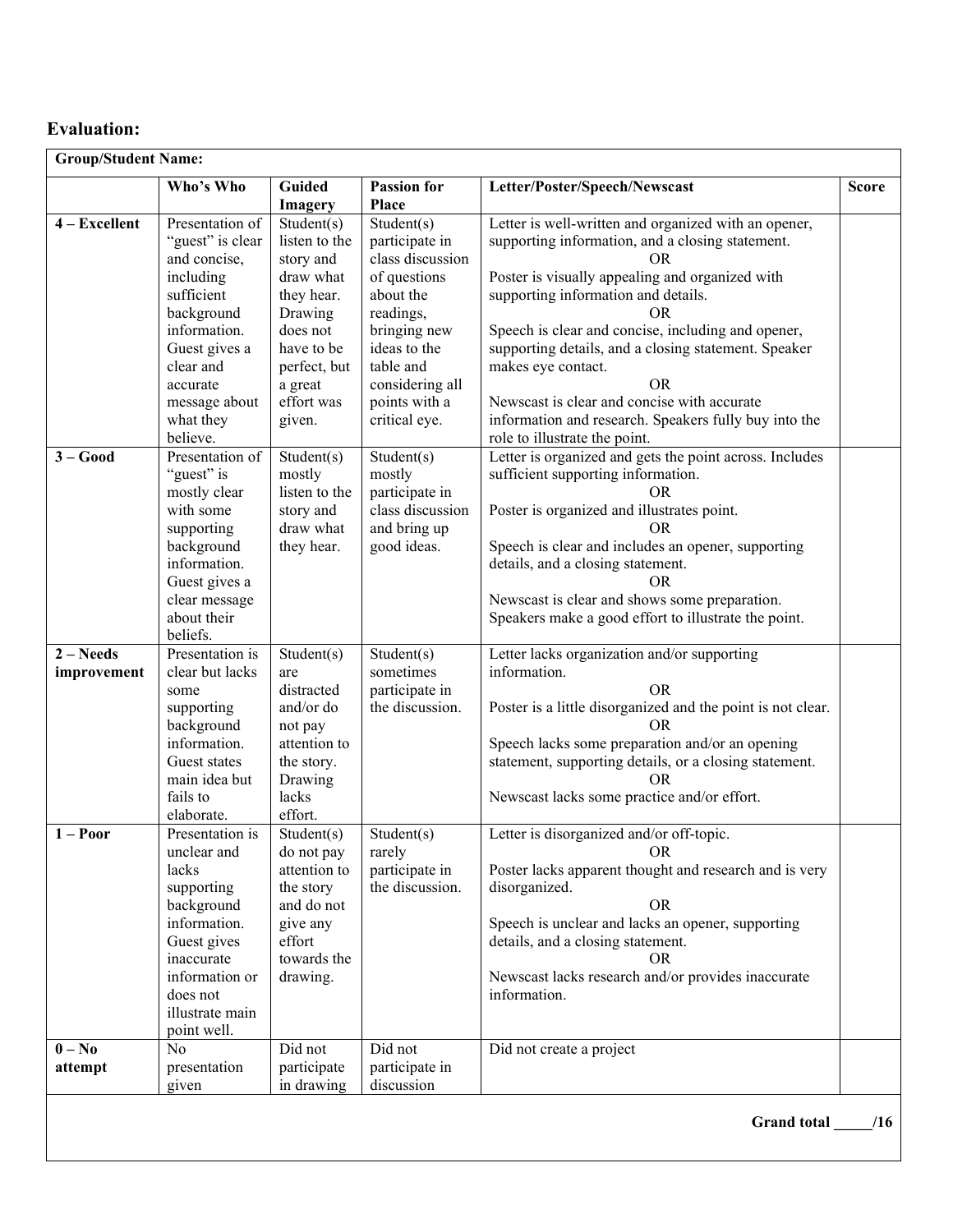A sampling of authors and illustrators from the American Conservation Movement

## **John Muir, 1838-1914**

John Muir was perhaps this country's most famous and influential naturalist and conservationist. He grew up in the Midwest, but in later years moved west. He founded The Sierra Club and was instrumental in establishing Yosemite National Park. As a writer, he published 300 articles and 10 major books, most of which helped teach people the importance of experiencing and protecting our natural heritage. [http://www.sierraclub.org/john\\_muir\\_exhibit/](http://www.sierraclub.org/john_muir_exhibit/)

## **John Burroughs, 1837-1921**

In his time, he was an immensely popular nature writer. The writing he is best known forare his gentle observations of nature. Known as the Hudson River naturalist and the father of the American nature essay, Burroughs became one of the most popular and respected authors of his time.

[https://www.britannica.com/biography/John-Burroughs](http://www.britannica.com/biography/John-Burroughs)

## **Theodore Roosevelt, 1858-1919**

The twenty-sixth president of the United States was sometimes referred to as a naturalist in the White House. Conservation became one of Roosevelt's major concerns. During his Presidency, Roosevelt established the US Forest Service. He also established 5 national parks, 51 wildlife refuges and 150 national forests. As Governor of New York, Theodore Roosevelt had insisted that the state forbid factories to make bird skins into articles of apparel. Birds in the trees and on the beaches were much more beautiful than on women's hats, he insisted.

<https://www.britannica.com/biography/Theodore-Roosevelt/The-Square-Deal>

# **Mabel Osgood Wright, 1859-1934**

Osgood-Wright became a keen amateur naturalist as a young girl and published her first essay on nature in the New York Evening Post at the age of 16. She founded the Connecticut Audubon Society. For the National Audubon Society, she was editor and writer for B*ird-Lore*, the precursor to *The Audubon* magazine. Birdcraft, the sanctuary named after Wright's successful book, was the first bird preserve of its kind. [https://www.cwhf.org/inductees/mabel-osgood-wright?rq=Mabel](http://www.cwhf.org/inductees/mabel-osgood-wright?rq=Mabel)

## **Gene Stratton Porter, 1863-1924**

Geneva (nicknamed Gene) Stratton was born on a farm in Indiana. Her favorite spot as an adult, however, was the Limberlost Swamp in Wabash County, Indiana. Porter authored seven nature books, the most popular being Girl of the Limberlost, which was also made into a movie. Her depiction of unspoiled nature full of wonders attracted new generations of readers, who shared the author's fascination with wildlife.

[https://indianahistory.org/education/educator-resources/famous-hoosiers/gene-stratton](https://indianahistory.org/education/educator-resources/famous-hoosiers/gene-stratton-porter/)[porter/](https://indianahistory.org/education/educator-resources/famous-hoosiers/gene-stratton-porter/)